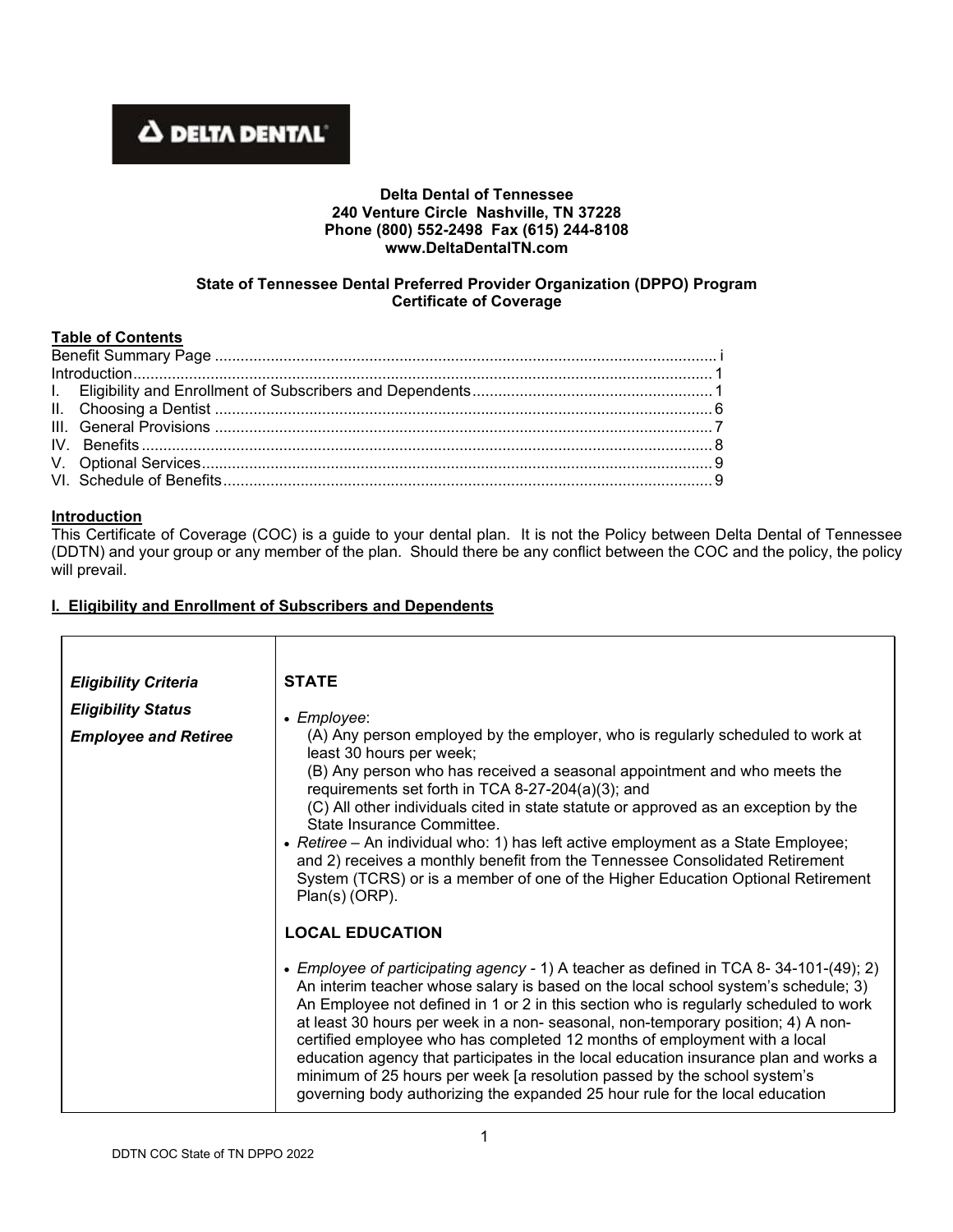|                  | agency must be sent to Benefits Administration before enrollment]; or 5) Any other<br>individual deemed eligible by applicable federal law, state law, or action of the Local<br>Education Insurance Committee.<br>• Retiree - An individual who: 1) has retired from the employer; and 2) receives a<br>monthly benefit from the Tennessee Consolidated Retirement System (TCRS).                                                                                     |  |  |
|------------------|------------------------------------------------------------------------------------------------------------------------------------------------------------------------------------------------------------------------------------------------------------------------------------------------------------------------------------------------------------------------------------------------------------------------------------------------------------------------|--|--|
|                  | <b>LOCAL GOVERNMENT</b>                                                                                                                                                                                                                                                                                                                                                                                                                                                |  |  |
|                  | • Employee of participating agency - An individual who: 1) is scheduled to work at<br>least 30 hours per week in a non-seasonal, non-temporary position; 2) is a member<br>of the chief legislative body of the county or municipal government (defined as only<br>those elected officials who have the authority to pass local legislation); or 3) a utility<br>board member appointed or elected pursuant to TCA 7-82-307, but only during<br>their term of service. |  |  |
|                  | • Employee who is a county official - as defined in TCA 8-34-101(9)(A), regardless<br>of whether the county participates in the local government plan, pursuant to TCA<br>$8-27-704(a)$ .                                                                                                                                                                                                                                                                              |  |  |
|                  | • Any other individual - as deemed eligible by applicable federal law, state law, or<br>action of the Local Government Insurance Committee.<br>• Retiree - An individual who: 1) has retired from the employer; and 2) receives a                                                                                                                                                                                                                                      |  |  |
|                  | monthly benefit from the Tennessee Consolidated Retirement System (TCRS).                                                                                                                                                                                                                                                                                                                                                                                              |  |  |
| <b>Dependent</b> | STATE, LOCAL EDUCATION, LOCAL GOVERNMENT                                                                                                                                                                                                                                                                                                                                                                                                                               |  |  |
|                  | Note: A person cannot enroll as an Employee and as a Dependent under the same<br>group plan (State, Local Education, or Local Government. If both parents of a<br>child qualify as eligible Employees, only one Employee (parent) can enroll<br>dependent children.                                                                                                                                                                                                    |  |  |
|                  | Dependent: An individual who meets the following eligibility criteria based upon<br>an employee or retiree eligibility is eligible.                                                                                                                                                                                                                                                                                                                                    |  |  |
|                  | A. A legally married spouse; or<br>B. A child from birth to the last day of the month in which such child turns age 26 who<br>meets at least one of the following criteria without consideration of factors such<br>as financial dependency, marital status, enrollment in school, or residency:<br>(1) Employee or retiree's natural (biological) child, or<br>(2) Employee or retiree's adopted child (including a child placed for adoption in                      |  |  |
|                  | anticipation of adoption); or<br>C. An employee/retiree or spouse's stepchild under the age of 26; or<br>D. A person under age 26 who is placed with the Subscriber by a valid order of<br>guardianship, custody, or conservatorship (or legally equivalent order) by a court<br>of competent jurisdiction ("placement order").                                                                                                                                        |  |  |
|                  | (1) The Subscriber must provide certification upon enrollment and upon request<br>that: (a) the placement order is in effect and has not expired by subsequent<br>court order or by operation of law, and (b) the Subscriber shall immediately<br>notify Benefits Administration when the placement order terminates or<br>expires.                                                                                                                                    |  |  |
|                  | (2) If a placement order terminates or expires due to the person attaining the<br>legal age of majority, the person may remain an eligible dependent until age<br>26 if the Subscriber certifies that the following requirements in (a), (b) and (c)<br>are met:                                                                                                                                                                                                       |  |  |
|                  | a. The Subscriber and the person have a relationship as set forth in 26<br>U.S.C. §125(d)(2), which includes the following relationships:<br>i. The person is a descendant of a son/daughter, stepson/stepdaughter                                                                                                                                                                                                                                                     |  |  |
|                  | of the Subscriber;<br>ii. The person is a brother/sister, half-brother/half-sister,                                                                                                                                                                                                                                                                                                                                                                                    |  |  |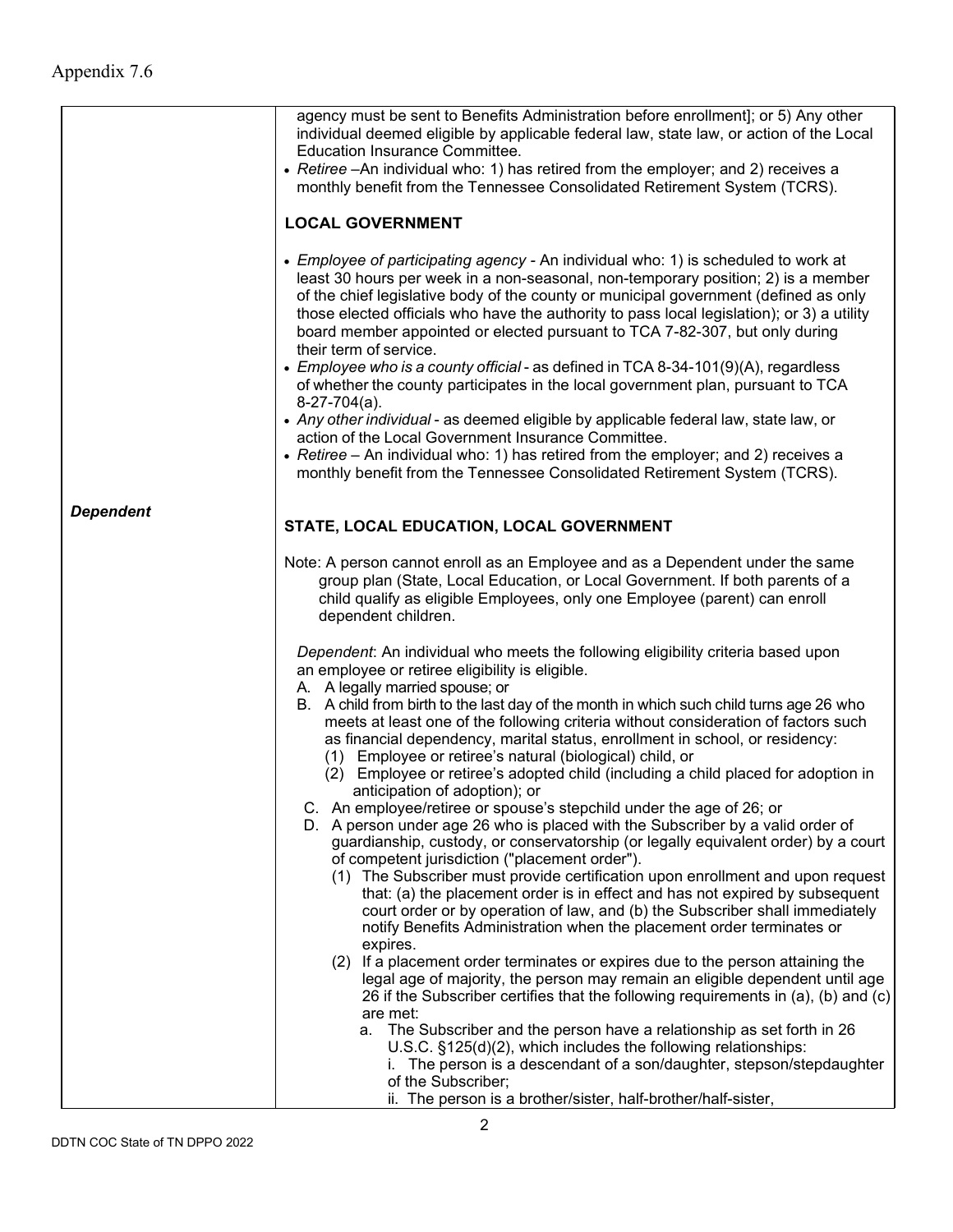|                           | stepbrother/stepsister, son/daughter-in-law, brother/sister-in-law, or<br>niece/nephew of the Subscriber; or                                                                                                                                                                                                                                                                                                                                                                                                                                                                                                                                                           |
|---------------------------|------------------------------------------------------------------------------------------------------------------------------------------------------------------------------------------------------------------------------------------------------------------------------------------------------------------------------------------------------------------------------------------------------------------------------------------------------------------------------------------------------------------------------------------------------------------------------------------------------------------------------------------------------------------------|
|                           | iii. The person has the same principal place of abode as the Subscriber<br>and is a member of the Subscriber's household; and                                                                                                                                                                                                                                                                                                                                                                                                                                                                                                                                          |
|                           | b. The Subscriber provides over one-half of the person's financial support<br>for the calendar year in which the Subscriber's taxable year begins; and<br>c. The person is a U.S. citizen, a U.S. national, or a resident of the U.S.,                                                                                                                                                                                                                                                                                                                                                                                                                                 |
|                           | Mexico, or Canada.                                                                                                                                                                                                                                                                                                                                                                                                                                                                                                                                                                                                                                                     |
|                           | (3) Additional documents and certifications may be requested to establish that<br>the person is an eligible dependent.                                                                                                                                                                                                                                                                                                                                                                                                                                                                                                                                                 |
|                           | E. Dependents over the age of 26 years who meet at least one of the criteria in B or<br>C in this section and who are incapacitated (mentally or physically incapable of<br>earning a living regardless of age, provided the dependent is incapable of self-                                                                                                                                                                                                                                                                                                                                                                                                           |
|                           | sustaining employment). This provision applies only when the incapacity existed<br>before the dependent's 26th birthday and they were already insured by a state-<br>sponsored plan. The child must meet the requirements for dependent eligibility<br>listed in this section. A request to continue coverage due to incapacity must be<br>provided to State of Tennessee, Department of Finance and Administration,<br>Division of Benefits Administration prior to the dependent's 26th birthday. Annual<br>proof may also be required. Approval is subject to review by the claims<br>administrator. Coverage will not continue and will not be reinstated once the |
|                           | dependent is no longer incapacitated.                                                                                                                                                                                                                                                                                                                                                                                                                                                                                                                                                                                                                                  |
|                           | F. Dependents not eligible for coverage:<br>1. Children in the care, custody or guardianship of the Tennessee Department<br>of Children's Services or equivalent placement agency, who are placed with<br>the Subscriber for temporary or long-term foster care, but not including a<br>person who is placed with the Subscriber for the purpose of adoption;<br>2. Dependents not listed in the above definitions;<br>3. Parents of the employee/retiree or spouse;                                                                                                                                                                                                   |
|                           | 4. Ex-spouse; and<br>5. Live in companions who are not legally married to the employee/retiree.                                                                                                                                                                                                                                                                                                                                                                                                                                                                                                                                                                        |
| <b>Annual Enrollment</b>  | Each year during a time period specified by the State, employees and retirees<br>may:                                                                                                                                                                                                                                                                                                                                                                                                                                                                                                                                                                                  |
|                           | 1. elect enrollment in one of the dental insurance program options,                                                                                                                                                                                                                                                                                                                                                                                                                                                                                                                                                                                                    |
|                           | drop enrollment in the dental insurance program, and<br>2.                                                                                                                                                                                                                                                                                                                                                                                                                                                                                                                                                                                                             |
|                           | add any eligible dependents to dental coverage, remove any dependents from<br>3.<br>dental coverage, or drop dependent dental coverage entirely.                                                                                                                                                                                                                                                                                                                                                                                                                                                                                                                       |
| <b>Special Enrollment</b> |                                                                                                                                                                                                                                                                                                                                                                                                                                                                                                                                                                                                                                                                        |
| <b>Provisions</b>         | Without regard to the dates or circumstances on which an individual would<br>otherwise be able to enroll in one of the Programs, current Employees and                                                                                                                                                                                                                                                                                                                                                                                                                                                                                                                 |
|                           | Dependents as defined are permitted to enroll in coverage under one or more of                                                                                                                                                                                                                                                                                                                                                                                                                                                                                                                                                                                         |
|                           | these Programs if the Employee or Dependent meets the following conditions of<br>a Special Qualifying Event (SQE), as stated in Section A or B below:                                                                                                                                                                                                                                                                                                                                                                                                                                                                                                                  |
|                           | (A) Loss of Eligibility for Other Coverage.                                                                                                                                                                                                                                                                                                                                                                                                                                                                                                                                                                                                                            |
|                           | (1) An individual, otherwise eligible to enroll in a specific benefit Program,                                                                                                                                                                                                                                                                                                                                                                                                                                                                                                                                                                                         |
|                           | may be enrolled through this Special Enrollment provision provided that<br>they:                                                                                                                                                                                                                                                                                                                                                                                                                                                                                                                                                                                       |
|                           | (a) Declined coverage in a specific benefit Program when it was                                                                                                                                                                                                                                                                                                                                                                                                                                                                                                                                                                                                        |
|                           | previously offered during their initial eligibility period, or during a<br>subsequent annual enrollment period;                                                                                                                                                                                                                                                                                                                                                                                                                                                                                                                                                        |
|                           | (b) Had specific benefit coverage under any group dental insurance plan at                                                                                                                                                                                                                                                                                                                                                                                                                                                                                                                                                                                             |
|                           | the time a specific Program coverage was previously offered; and<br>(c) Experience a loss of eligibility for other specific dental insurance<br>coverage for reasons including the following (but not for a failure to pay                                                                                                                                                                                                                                                                                                                                                                                                                                             |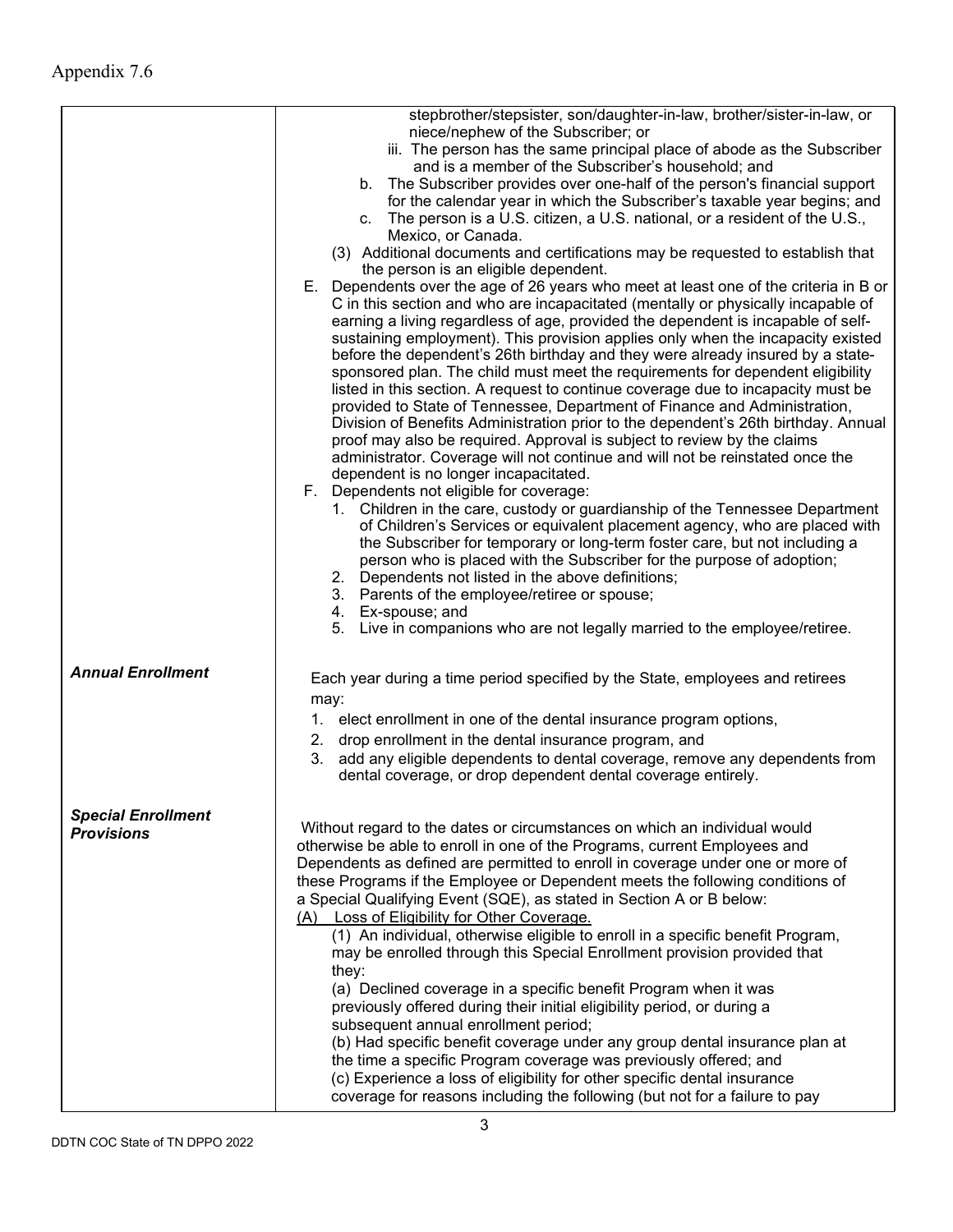| premiums or termination for cause):                                           |
|-------------------------------------------------------------------------------|
| (i) Death;                                                                    |
| (ii) Divorce;                                                                 |
| (iii) Legal separation;                                                       |
| (iv) Cessation of dependent status;                                           |
| (v) Termination of employment (voluntary and non-voluntary);                  |
| (vi) Employer's discontinuation of contribution to insurance coverage (total  |
| contribution, not partial);                                                   |
| (vii) Reduction in number of work hours of employment;                        |
| (viii) Spouse maintaining coverage that has reached their lifetime            |
| maximum (if legally permitted); or                                            |
| (ix) Loss of TennCare or Children's Health Insurance Program (CHIP)           |
| coverage other than non-payment of premium, or expiration of COBRA            |
| coverage.                                                                     |
| (2) If an Employee/Retiree satisfies all three requirements of A (1) above,   |
| the Employee/Retiree and all Dependents of the Employee/Retiree are           |
| eligible for special enrollment to the specific benefit Program.              |
| (3) If a Dependent satisfies all three requirements of A (1) above, only that |
|                                                                               |
| Dependent, the Employee/Retiree, and other Dependents satisfying the          |
| requirements of A (1) above are eligible for special enrollment to the        |
| specific benefit Program.                                                     |
| (4) All Special Enrollments for Loss of Eligibility for Coverage must be      |
| submitted to and received by ABC/BA within sixty (60) days of the loss of     |
| eligibility for other coverage.                                               |
| (5) The effective date of coverage for a Special Enrollment for Loss of       |
| Coverage shall be the first day of the first calendar month after the date    |
| the ABC/BA receives the request for special enrollment.                       |
| (6) Substantiation of Loss of Coverage. If requesting special enrollment      |
| based on loss of eligibility for other coverage, the Employee/Retiree must    |
| submit appropriate documentation to substantiate all of the following:        |
| (a) That the Employee/Retiree or Dependent was covered for any other          |
| group dental insurance plan at the time they declined the offer of specific   |
| coverage from This Program; and                                               |
| (b) That the Employee/Retiree experienced an event resulting in the           |
| Employee/Retiree or Dependent's loss of eligibility for the specific          |
| coverage under the other group dental insurance plan, and the date of the     |
| Employee/Retiree or Dependent's loss of eligibility.                          |
| (B) Acquisition of New Dependents.                                            |
| (1) When an Employee/Retiree acquires a new Dependent by marriage,            |
| birth, adoption, placement for adoption or legal guardianship, the            |
| Employee/Retiree, Spouse, and any Dependent may be enrolled in the            |
| dental insurance program by Special Enrollment.                               |
| (2) All Special Enrollment applications based upon the acquisition of a new   |
| Dependent must be submitted to and received by ABC/BA within thirty (30)      |
| days of the acquisition date.                                                 |
| (3) The effective date of coverage for a Special Enrollment for acquiring a   |
| new Dependent Spouse, child pursuant to an order of guardianship, and         |
| new stepchild acquired by marriage shall be the first day of the first        |
| calendar month after the date the ABC/BA receives the request for special     |
| enrollment.                                                                   |
| (4) The effective date of coverage for a Special Enrollment for acquiring a   |
| new child by birth, adoption, placement for adoption, shall be the date of    |
|                                                                               |
| the birth, adoption, or placement for adoption.                               |
| (5) Substantiation of Acquiring a New Dependent. If requesting enrollment     |
| based on acquiring a new Dependent, the Employee must submit                  |
| appropriate documentation as listed on the enrollment application to          |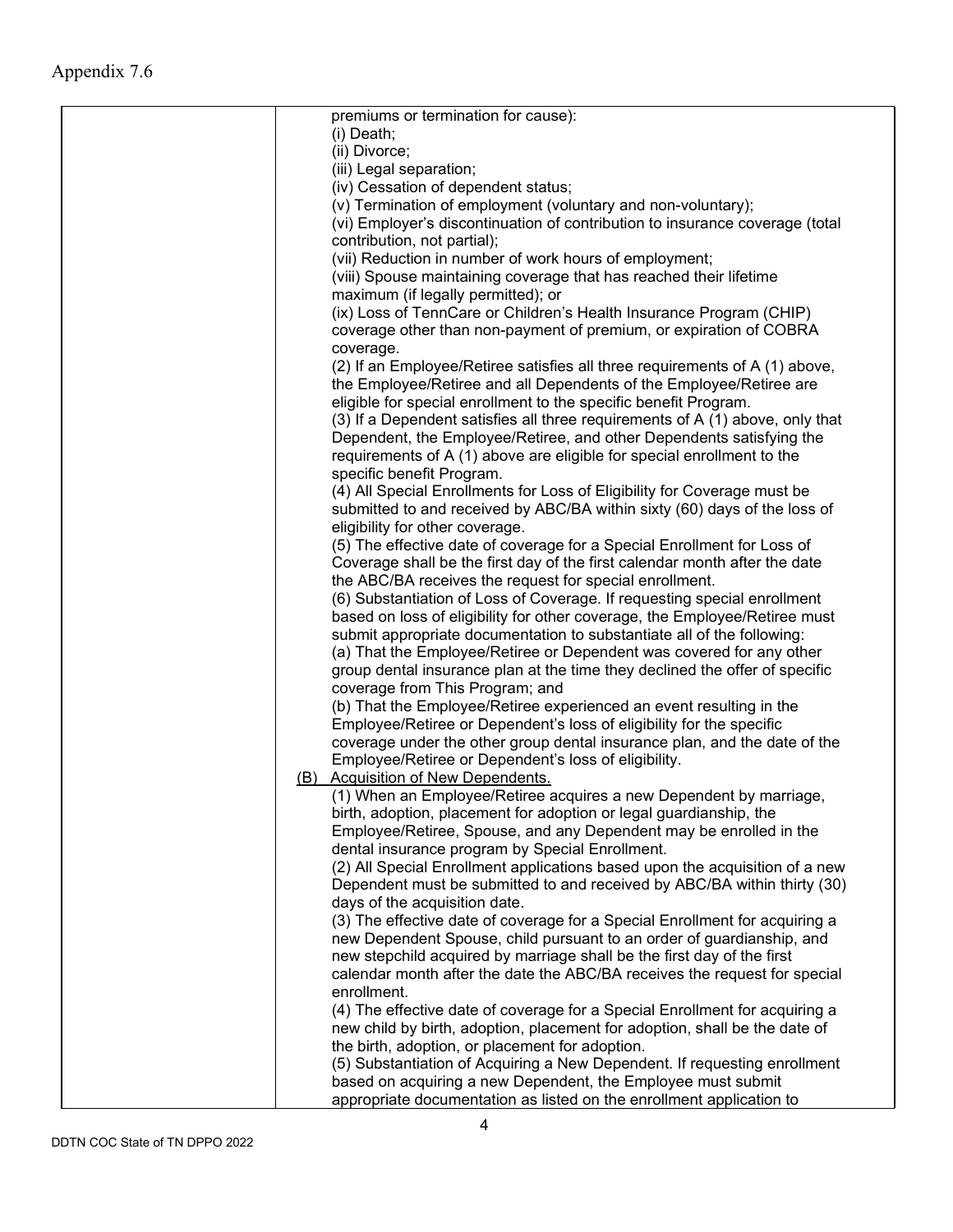| Survivor                                    | substantiate the following:<br>(a) The date of birth of a child; or<br>(b) The date of the adoption or the order placing the child in custody for<br>adoption; or<br>(c) The date of guardianship specified by the order granting guardianship<br>and requiring financial support and insurance coverage; or<br>(d) The date of marriage.                                                                                                                                                                                                                                                                                                                                                                                                                                                                                                                                                                                                                                                                                                                        |
|---------------------------------------------|------------------------------------------------------------------------------------------------------------------------------------------------------------------------------------------------------------------------------------------------------------------------------------------------------------------------------------------------------------------------------------------------------------------------------------------------------------------------------------------------------------------------------------------------------------------------------------------------------------------------------------------------------------------------------------------------------------------------------------------------------------------------------------------------------------------------------------------------------------------------------------------------------------------------------------------------------------------------------------------------------------------------------------------------------------------|
|                                             | Survivor in Current Plan - Upon the employee or retiree's death, surviving dependents<br>covered under this dental plan on the date of an employee or retiree's death may<br>continue their enrollment in this dental plan with one of the two options listed below.                                                                                                                                                                                                                                                                                                                                                                                                                                                                                                                                                                                                                                                                                                                                                                                             |
|                                             | Deceased employee or retiree was eligible for continuation of coverage as<br>$\bullet$<br>a retiree at time of death - dependents may elect COBRA or RETIREE<br>continuation of dental elections in effect for them on the date of employee<br>or retiree's death; or                                                                                                                                                                                                                                                                                                                                                                                                                                                                                                                                                                                                                                                                                                                                                                                            |
|                                             | Deceased employee or retiree was not eligible for continuation of<br>$\bullet$<br>coverage as a retiree at time of death - dependents may elect COBRA<br>continuation for dental elections in effect for them on the date of<br>employee or retiree's death.                                                                                                                                                                                                                                                                                                                                                                                                                                                                                                                                                                                                                                                                                                                                                                                                     |
|                                             | Survivor with New Agency Joining Plan - Upon a new agency joining the State Group<br>Insurance Plan (SGIP), surviving dependents of deceased employees or retirees may<br>enroll in this dental plan if the following criteria is satisfied.<br>The new agency opts to offer the SGIP dental plan to its employees, and<br>Surviving dependents were enrolled in COBRA or the new agency's regular<br>$\bullet$<br>dental plan in the month prior to the new agency joining the SGIP, and<br>The deceased employee or retiree was eligible to receive a pension from the<br>Tennessee Consolidated Retirement System (TCRS) (note: this does not apply<br>to COBRA participants)                                                                                                                                                                                                                                                                                                                                                                                 |
| <b>Participation</b><br><b>Requirements</b> | An agency must be participating in the State of Tennessee Sponsored Group<br>Health Plan in order to qualify for participation in the State of Tennessee<br><b>Voluntary Dental Insurance Program.</b><br>Employees and Dependents of Employees ARE NOT required to participate in a<br>state-sponsored group health plan as a condition of participating in the State<br>Group Dental Insurance Program.<br>Retirees and Dependents of Retirees ARE NOT required to participate in a state-<br>sponsored group health plan as a condition of participating in the State Group<br>Dental Insurance Program.<br>An Employee or Retiree's participation in the State Group Dental Insurance<br>Program is required for participation of eligible Dependents. Participation by<br>those enrolled in the State Group Dental Insurance Program is on a calendar<br>year basis, and enrollment may only be dropped by the participants during the<br>Annual Enrollment Period for the beginning of the next calendar year or due to a<br>Special Enrollment Provision. |
| <b>Cancellation</b>                         | <b>Cancellation Provisions</b><br>Members may only cancel coverage during the annual enrollment period for the<br>beginning of the next calendar year unless there is a loss of eligibility under the State<br>Group Dental Insurance Program or due to a qualifying event. Only persons who lose<br>eligibility under this plan or become newly eligible for other coverage may cancel. An<br>Employee or Retiree requesting to cancel dental coverage for themselves or their                                                                                                                                                                                                                                                                                                                                                                                                                                                                                                                                                                                  |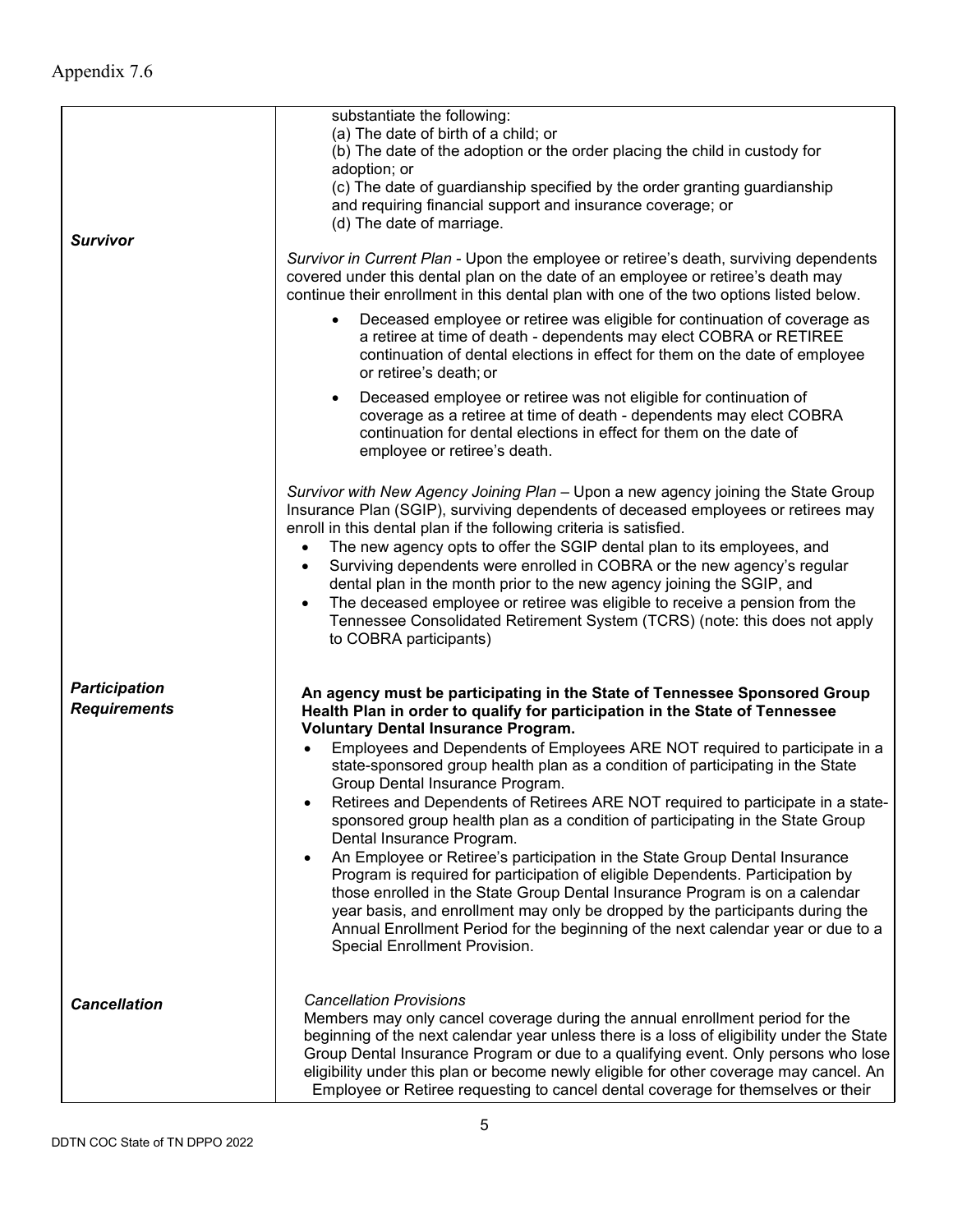|                                               | Dependents must complete an Insurance Cancel Request Application and submit<br>The application and the required documentation noted on the application within 60<br>days of a qualifying event. Purchase of a private policy, voluntary cancellation of<br>other coverage, and financial hardship do not qualify as reasons to cancel coverage.                                                                                                                                                             |  |
|-----------------------------------------------|-------------------------------------------------------------------------------------------------------------------------------------------------------------------------------------------------------------------------------------------------------------------------------------------------------------------------------------------------------------------------------------------------------------------------------------------------------------------------------------------------------------|--|
|                                               | Qualifying events For Cancellation Requests<br>Marriage, divorce, legal separation, annulment<br>Birth, adoption, placement for adoption<br>Death of spouse, dependent<br>New employment, return from unpaid leave, change from part-time to full-time<br>employment (spouse or dependent)<br><b>Entitlement to Medicare, Medicaid, TRICARE</b><br>Court decree or order<br>Open enrollment<br>A change in place of residence or workplace out of the national service area<br>(i.e., move out of the U.S.) |  |
| <b>Transfer from Prior</b><br><b>Contract</b> | Members enrolled under the prior DPPO contract with the State as of December 31, 2021<br>shall be automatically enrolled under the new DPPO contract with the State with no break<br>in coverage if premium payments are current and the Member did not make a change<br>effective January 1, 2022. Waiting periods, benefit frequencies and other limitations under<br>this DPPO contract shall incorporate Member's experience under the prior DPPO<br>lcontract.                                         |  |

Your or your dependent's coverage terminates when you are no longer eligible for benefits as a member of the group. Specific state and federal laws or group policies may allow an extension of membership for a limited time. You should speak to the administrator of your group to see if an extension is available and for how long the benefits could be extended.

DDTN will not pay for any services received by a patient who is not eligible at the time of treatment. Coverage for you and your dependents is only effective after DDTN receives the premium for the period to be covered. If DDTN does not receive the premium when it is due, we may stop paying claims until payment is received. If premiums have not been received within 30 days after the due date, DDTN may cancel the policy with the group. DDTN does not bill individuals for premiums.

# **II. Choosing a Dentist**

DDTN does not directly provide dental services and therefore is not liable for a dentist's refusal to provide services. It has contracted with "Participating Dentists". These dentists are independent contractors who have agreed to accept certain fees for the service they provide to you. Dentists that have not contracted with Delta Dental are referred to as "Non-Participating Dentists". The fact that a dentist has or has not chosen to participate with DDTN should not be viewed as a statement about their qualifications.

Although you are free to choose any dentist, your out-of-pocket expenses may be less if you choose a participating Delta Dental PPO dentist. To receive the maximum (In Network) benefits, you must visit a Delta Dental PPO provider. If you visit a Non-Participating Provider, you will receive the Out of Network benefits described on the Benefit Summary Page of this COC. Therefore, you should always ask your dentist if he is a participating Delta Dental PPO dentist or verify with DDTN that your dentist is a participating dentist before receiving any dental services. For a list of participating Delta Dental PPO providers visit [www.DeltaDentalTN.com.](http://www.deltadentaltn.com/)

**Delta Dental "Safety Net"**—If you visit a dentist who is not a Delta Dental PPO provider but is a *Delta Dental Premier* provider, the amount you may be balance billed is limited. Delta Dental Premier providers are allowed to charge more than a Delta Dental PPO provider, but cannot bill you for any charges over the Delta Dental Premier maximum plan allowance. This may be an additional savings to you or your family members. To find out if your dentist is a Delta Dental Premier provider visit [www.DeltaDentalTN.com.](http://www.deltadentaltn.com/)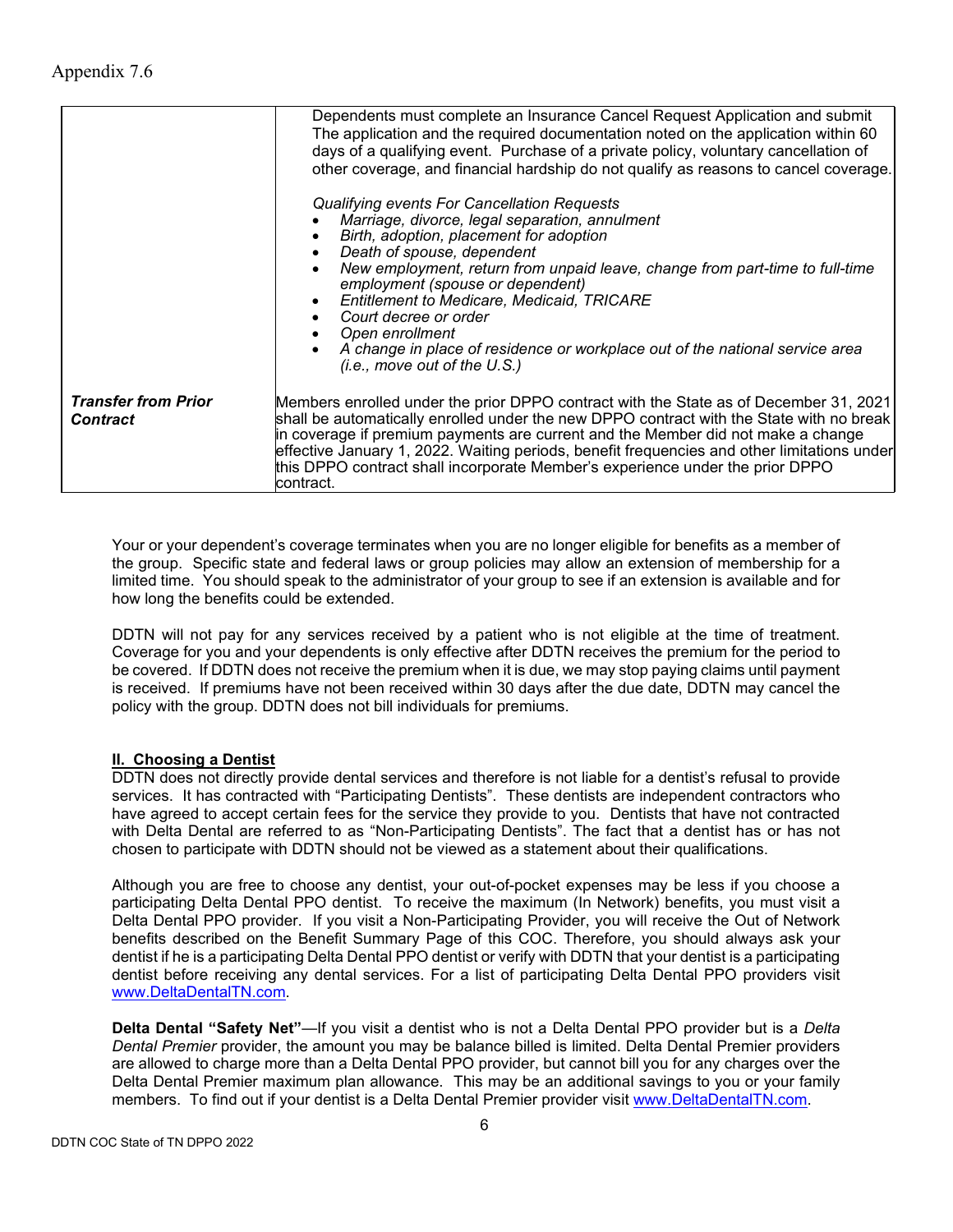DDTN is not responsible for any injuries or damages suffered due to the actions of any dentist.

#### **III. General Provisions**

- A. Participating dentists will file your claim with DDTN. If you need a claim form for services provided by a non-participating dentist, you may contact DDTN which will provide you with a claim form. To be considered for benefits, a claim must be filed within 15 months of the date of service.
- B. If you require emergency dental care, you may seek services from any dentist. Your out-of-pocket expenses may be less if you choose a participating Delta Dental PPO dentist.
- C. You may get an estimate of the cost of certain dental procedures before they are done. This estimate is referred to as a pre-treatment estimate. You may have your dentist send DDTN a claim form detailing the projected treatment and DDTN will give a pre-estimate of the benefits to be paid. A pre-treatment estimate is not a guarantee of payment. Actual benefit payments will be based upon procedures completed and will be subject to continued eligibility along with plan limitations and maximums.
- D. If you or your covered dependent receive an injury requiring dental treatment because of the action or fault of another person, and if DDTN is unaware of other coverage, DDTN may pay benefits but would assume you or your covered dependent's rights to recover from the other person. You and your covered dependent would be required to help DDTN in making such a recovery.
- E. This dental plan does not replace any workers' compensation coverage.
- F. If you or your covered dependent has two dental coverages, DDTN will coordinate benefits with the other coverage. The following rules will be used to determine which coverage should be primary.
	- 1. The program covering the patient as an employee is primary over a program covering the patient as a dependent.
	- 2. Where the patient is a dependent child, primary dental coverage will be determined by the date of birth of the parents. The coverage of the parent whose date of birth occurs earlier in the calendar year will be primary. For a dependent child of legally separated or divorced parents, the coverage of the parent with legal custody, or the coverage of the custodial parent's spouse (i.e. stepparent) will be primary.
	- 3. If there is a court decree stating that one parent has financial responsibility for a child's dental care expenses, any dependent coverage of that parent will be primary to any other dependent coverage.
- G. After a claim is processed, an Explanation of Benefits (EOB) will be made available to you. If any payment for services was denied, the EOB will give the reason why. If you disagree with the denial you must submit a request in writing asking that the claim be reviewed. Such request should include the reason why you believe the claim was wrongly denied. The request for your first level review must be received by DDTN within 180 days of your receipt of the EOB. DDTN will make a review and may ask for more documents if needed. Unless unusual circumstances arise, a decision will be sent to you within 30 days after DDTN receives the request for review.

If you do not agree with the first level review decision, you may request a second level review. The manner in which to seek a second level review will be included with the letter informing you of our first level review decision.

The second level review decision will be made no later than 30 days from the date we receive your request. If you do not agree with the second level review decision, you may file civil action in court against Delta Dental of Tennessee within one year of the final denial.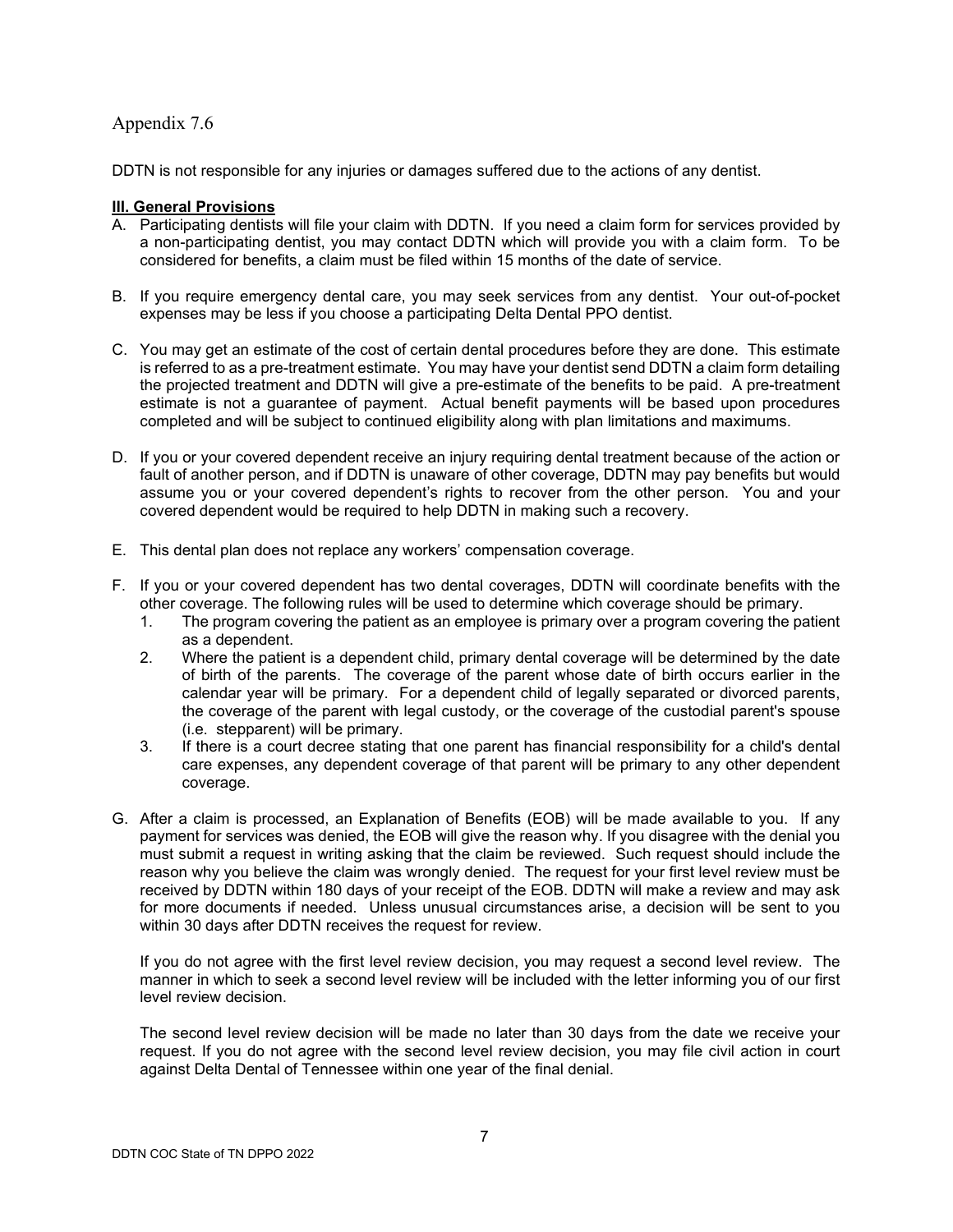## **IV. Benefits**

Not every dental procedure is a benefit of your dental plan nor are they paid at the same level of coinsurance. The Schedule of Benefits in this COC reflects the procedures that DDTN will cover as well as certain limitations and exclusions for these covered benefits. These services will be covered when a dentist or an employee of a dentist who is licensed to perform the service provides them. These services must be necessary and must be provided in accordance with generally accepted dental practice standards. Some allowable procedures are subject to deductibles, maximums, and copayments as described on the Benefit Summary Page.

In addition to the limitations and exclusions shown in the Schedule of Benefits section, DDTN does not pay for the following:

#### **General Limitations and Exclusions**

- A. Treatment of injury or illness covered by Workers' Compensation or Employer's Liability Laws.
- B. Services received without cost from any federal, state or local agency. This exclusion will not apply if prohibited by law.
- C. Cosmetic surgery or procedures for purely cosmetic reasons unless specifically listed as a benefit.
- D. Services for congenital (hereditary) malformations such as but not limited to cleft palate or upper and lower jaw malformations, or congenitally missing third molars.
- E. Treatment to restore tooth structure lost from wear or attrition.
- F. Treatment to rebuild or maintain chewing surfaces due to teeth out of alignment or occlusion or treatment to stabilize the teeth. For example: equilibration, periodontal splinting and double abutments on bridges.
- G. Oral hygiene and dietary instructions, treatment for desensitizing teeth, prescribed drugs or other medication, experimental procedures, conscious sedation and extra oral grafts (grafting of tissues from outside the mouth to oral tissues).
- H. Charges by any hospital or other surgical or treatment facility and any additional fees charged by the dentist for treatment in any such facility.
- I. Diagnosis or treatment for any disturbance of the temporomandibular joints (jaw joints) or myofacial pain dysfunction unless specifically listed as a benefit.
- J. Services by a dentist beyond the scope of his or her license.
- K. Dental services for which the patient incurs no charge.
- L. Dental services where charges for such services exceed the charge that would have been made and actually collected if no coverage existed.
- M. Missed appointments.
- N. Services covered under other coverage provided by the Policyholder.
- O. Temporary or provisional restorations.
- P. Temporary or provisional appliances.
- Q. Prescription drugs.
- R. The following when charged on a separate basis: claim form completion, infection control such as gloves, masks and sterilization of supplies or local anesthesia such as nitrous oxide.
- S. Dental services arising out of accidental injury to the teeth and supporting structures, except for injuries to the teeth due to chewing or biting food.
- T. Caries susceptibility tests;
- U. Appliances or treatment for bruxism (grinding teeth), including but not limited to occlusal guards and night guards;
- V. Precision attachments associated with fixed and removable prostheses, except when the precision attachment is related to implant prosthetics;
- W. Adjustment of a Denture made within 6 months after installation by the same Dentist who installed it;
- X. Duplicate prosthetic devices or appliances;
- Y. Replacement of a lost or stolen appliance, Cast Restoration or Denture;
- Z. Replacement of an orthodontic device;
- AA. During the first twelve months when the Member is insured for Dental Insurance, dentures and implants to replace one or more natural teeth which were missing before such person was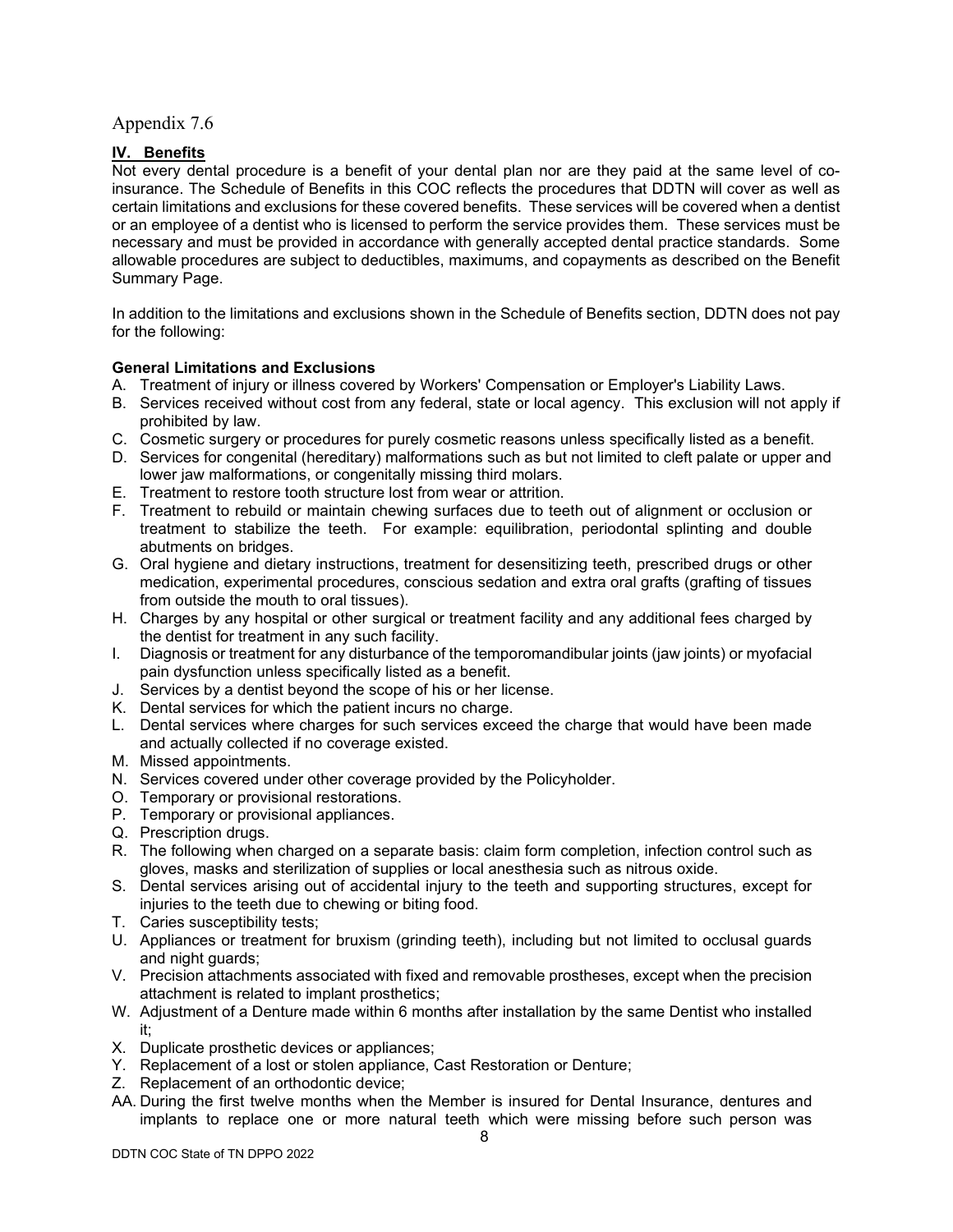- insured for Dental Insurance;
- BB. Services or supplies received by the Member before the coverage starts for that person.
- CC.Decoration or inscription of any tooth, device, appliance, crown or other dental work.
- DD.Intra and extraoral photographic images.

In the event a member transfers from one dentist to another during the course of treatment, payment by DDTN will be limited to the amount that would have been paid had only one dentist rendered the service.

## **V. Optional Services**

In cases where alternate or optional methods of treatment exist, DDTN will pay for the least costly professionally accepted treatment. This determination is not intended to recommend which treatment should be provided. It is a determination of benefits under the terms of your coverage. The dentist and you or your dependent should decide the course of treatment. If the treatment rendered is other than the covered benefit, the difference between DDTN's allowance and the dentist's fee, up to the approved amount, for the actual treatment rendered is due from you. For example, if your benefit plan allows for amalgams only even though a metal or porcelain inlay is suggested by your dentist, DDTN will pay for only the cost of the amalgam.

## **VI. Schedule of Benefits**

In addition to the limitations and exclusions listed in the Schedule of Benefits, the **General Limitations and Exclusions** found in Section IV of this Certificate of Coverage also apply.

## **A. Diagnostic & Preventive Benefits, Limitations & Exclusions**

- All oral examinations and cleanings (prophylaxis).
	- Oral exams (including problem focused exams and teledentistry) and cleanings, to include any combination of teeth cleanings (prophylaxes, periodontal maintenance procedures and scaling in the presence of inflammation), are limited to two times in any calendar year. Excludes full mouth debridement which is covered once per lifetime. Periodontal maintenance procedures are a benefit under "**Basic Benefits**" and Full mouth debridement is a benefit under "*Major Services*"
	- Members with high-risk health conditions may receive a total of four cleanings and exams, to include periodontal maintenance procedures, in any calendar year. Eligible members include:
		- Diabetics with periodontal disease
		- **Pregnant women with periodontal disease**
		- **Individuals with renal failure/dialysis**
		- **Individuals with suppressed immune systems (undergoing chemotherapy or radiation** treatment, HIV positive, organ transplant patients, stem cell/bone marrow transplant patients)
		- **Individuals at high risk for infective endocarditis (such as those with a history of** infective endocarditis, certain congenital heart defects, artificial heart valves, heart valve defects, hypertropic cardiomyopathy, or mitral valve prolapse)
	- Adult prophylaxis for members under 14 years of age is not allowed.
	- Comprehensive oral examinations or extensive oral examinations performed by the same dentist are allowed once within 36 months.
	- Screenings, including state or federally mandated screenings, to determine an individual's need to be seen by a dentist for diagnosis, but no more than two times in a calendar year.
	- Patient assessments (limited clinical inspection that is performed to identify possible signs of oral or systemic disease, malformation, or injury, and the potential need for referral for diagnosis and treatment), but no more than two times in a calendar year.
- X-rays.
	- One set of bite-wing x-rays are covered every 12 months.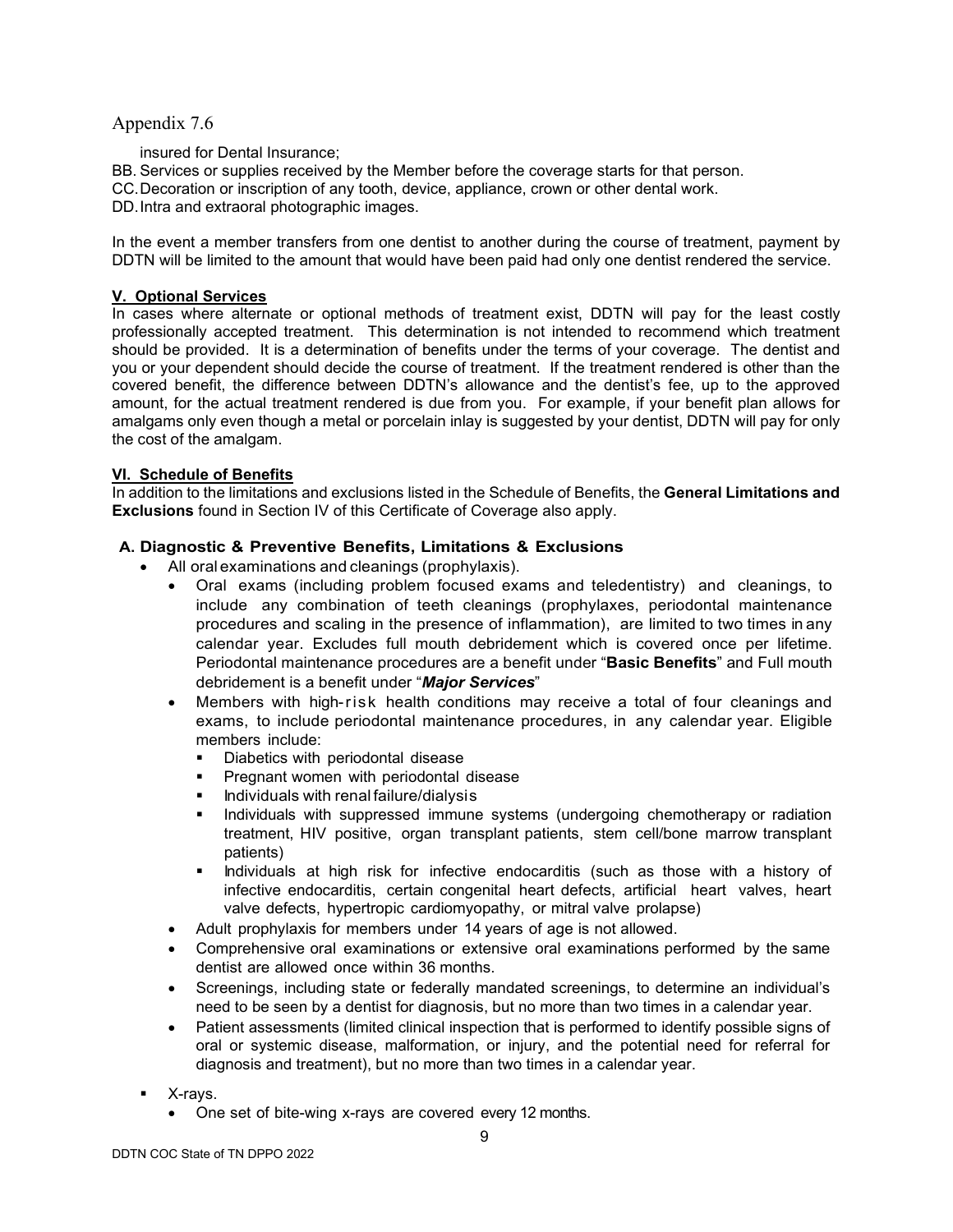- Full mouth x-rays and/or panoramic x-rays are covered once every 60 months unless special need is shown.
- Intraoral-periapical x-rays.
- **Fluoride.** 
	- Topical application of fluoride is covered for members up to 19 years of age twice every 12 months.
	- **Topical fluoride treatment for members 55 years of age and older with a history of periodontal** surgery, once every 12 months.
	- Space maintainers.
		- Space maintainers are covered for members 14 years of age or under.
		- Only one space maintainer is allowed per area per lifetime.
- Biopsies of hard or soft oral tissue.

## **B. Sealant Benefits, Limitations & Exclusions**

- Sealants resin filling used to seal grooves and pits on the chewing surface of permanent molar teeth
	- A sealant is a benefit only on the unrestored, decay free chewing surface of the maxillary (upper) and mandibular (lower) permanent first and second molars.
	- Sealants are only a benefit on members under 16 years of age.
	- Only one benefit will be allowed for each tooth within a lifetime.
	- Benefits include repair or replacement within 24 months by the same dentist or dental office.
- Preventive resin restorations -- applied to non-restored first and second permanent molars, once per tooth
	- Not allowed in conjunction with a sealant on the same tooth.

## **C. Basic Benefits, Limitations & Exclusions**

- Simple extractions.
- Minor Restorations amalgams (silver fillings) composites (white fillings) and prefabricated stainless steel crown restorations for the treatment of decay.
	- Restorative benefits are allowed once per surface in a 24-month period, regardless of the number or combinations of procedures requested or performed.
	- The replacement, by the same dentist or dental office, of amalgam or composite restorations within 24 months is not allowed.
	- The replacement, by the same dentist or dental office, of a stainless steel crown within 24 months of the initial placement is not allowed.
- Gold foil restorations and porcelain, composite, and metal inlays are Optional Services.
- Pulp vitality tests and bacteriological studies for determination of bacteriologic agents.
- Genetic test for susceptibility to oral diseases.
- Diagnostic casts.<br>Emergency pallia
- Emergency palliative treatment to relieve tooth pain.
- Protective (sedative) fillings.
- **Pulp capping (excluding final restoration).**
- **Therapeutic pulpotomy (excluding final restoration).**
- Pulp therapy.
- **Apexification/recalcification.**
- **Pulpal regeneration, but not more than once per lifetime.**
- Injections of therapeutic drugs.
- Application of desensitizing medicaments where periodontal treatment (including scaling, root planing, and periodontal surgery, such as osseous surgery) has been performed.
- **Oral Surgery Benefits, Limitations & Exclusions.**
	- Oral Surgery complex extractions and other surgical procedures (including pre- and post-operative care). Some procedures are limited to once per lifetime. Excludes procedures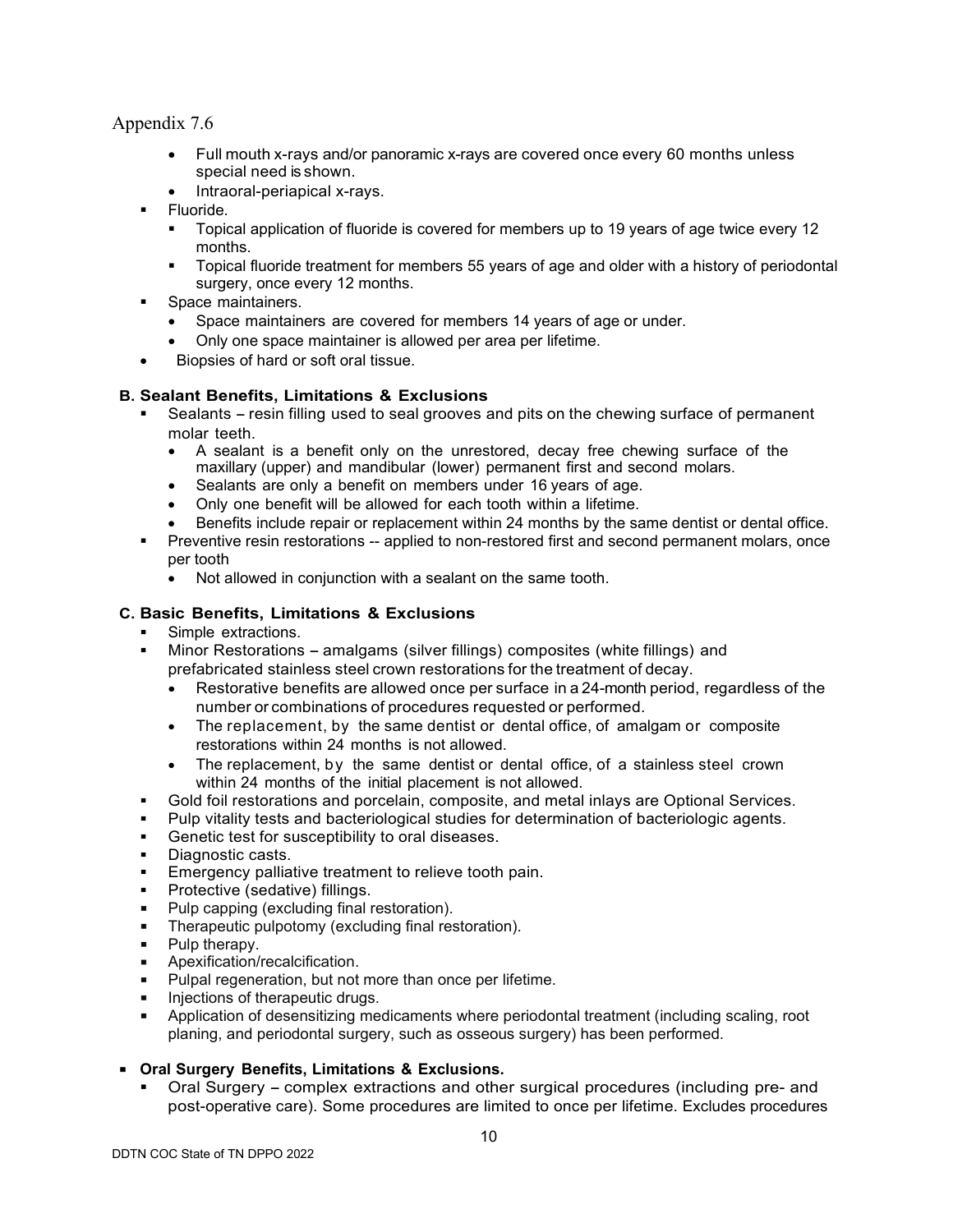that are considered medical procedures.

- **Endodontic Benefits, Limitations & Exclusions**
	- Endodontic -treatment of the dental pulp (root canal procedures) including bone grafts and tissue regeneration procedures in conjunction with periradicular surgery.
		- Payment for root canal treatment includes charges for x-rays and temporary restorations.
		- Root canal treatment is limited to once in a 24 month period by the same dentist or dental office.
		- Post-operative procedures are considered part of the total fee.

# **Periodontic Benefits, Limitations & Exclusions**

- Periodontic treatment of the gums and bones that surround the natural tooth.
	- Payment for periodontal surgery shall include charges for three months post-operative care and any surgical re-entry for a 36 month period.
	- Root planing, curettage and osseous surgery are not a benefit for members under 14 years of age.
	- Scaling and root planing procedures are allowed once within 24 months.
	- Periodontal maintenance, where periodontal treatment (including scaling, root planing, and periodontal surgery, such as gingivectomy, gingivoplasty and osseous surgery) has been performed. Periodontal maintenance is limited to two times in any Year less the number of teeth cleanings received during such 1 Year period

# **Major Services**

- General Anesthesia & IV.Sedation is covered only when administered by a properly licensed dentist in a dental office in conjunction with covered surgery procedures or when necessary due to concurrent medical conditions. General anesthesia and IV sedation are limited to one hour. Any additional minutes are disallowed unless clinical documentation supports additional minutes.
- Local chemotherapeutic agents.
- Consultations for interpretation of diagnostic image by a dentist not associated with the capture of the image is a benefit once in a 12 month period.
- Other consultations are a benefit once in a 12 month period.
- Full mouth debridement, but not more than once per lifetime.
- Occlusal adjustments, but not more than once is a 12 month period.
- Cleaning and inspection of a removable appliance, but not more than twice per year.
- Crown and denture repairs services to repair crowns and complete or partial dentures are benefits once in a 12 month period

# **Major Restorative Benefits, Limitations & Exclusions**

- Cast Restorations. Crowns and onlays are benefits for the treatment of visible decay and fractures of hard tooth structure when teeth are so badly damaged that they cannot be restored with amalgam or composite restorations. A benefit waiting period applies.
	- Replacement of crowns, prefabricated crowns or cast restorations received in the previous seven years is not a benefit. However, if a prefabricated crown or cast restoration is damaged beyond repair and is replaced prior to 7 years, then the cast restoration will be covered but at a lower covered percentage in accordance with the Replacement Table below.
	- Payment for cast restorations shall include charges for preparations of tooth and gingiva, impression, temporary restoration and any re-cementation by the same dentist within a 12 month period.
	- A cast restoration on a tooth that can be restored with an amalgam or composite restoration is not a benefit.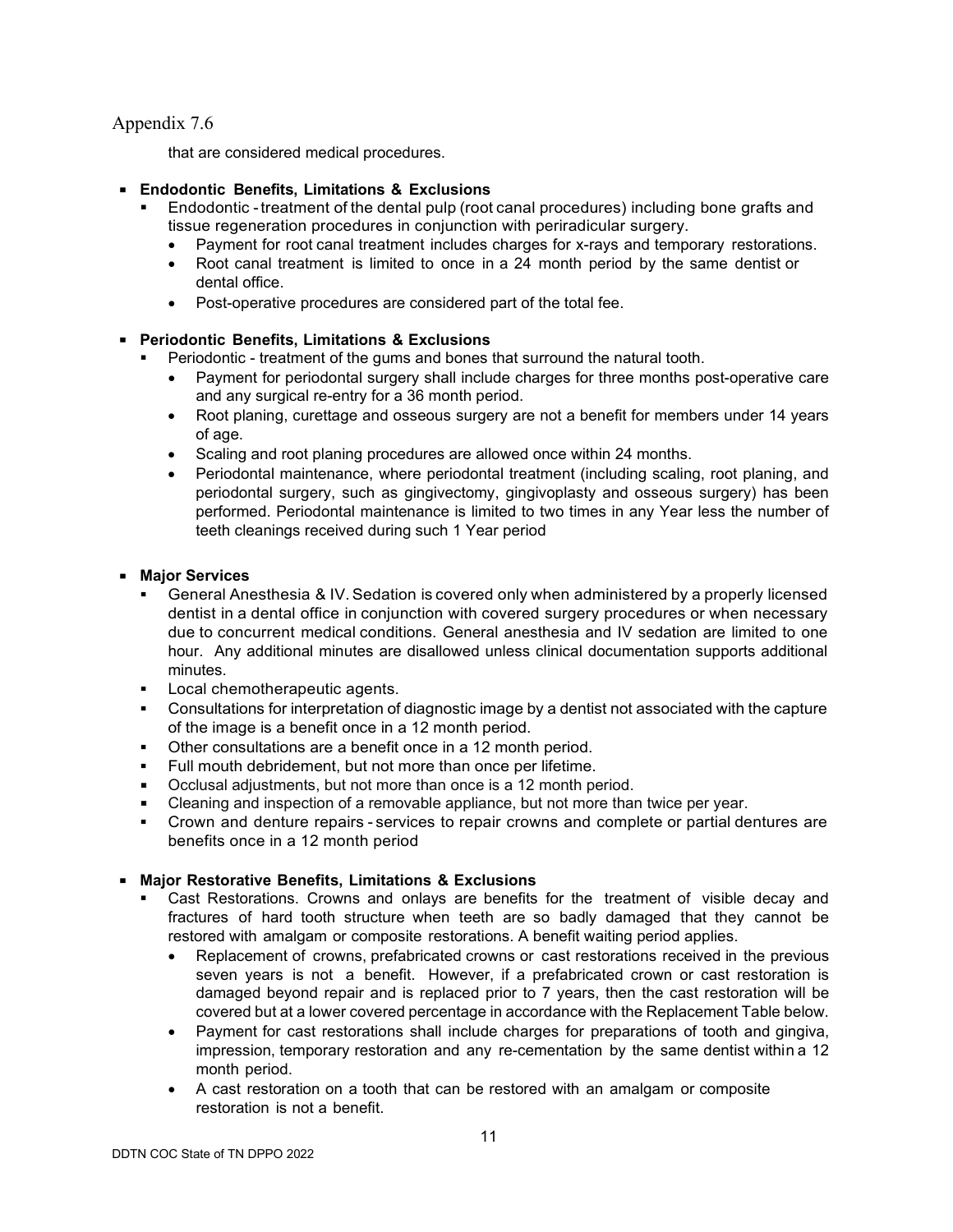- Procedures for purely cosmetic reasons are not benefits. Some procedures (ex. Veneers) may be made optional.
- Porcelain, gold or veneer crowns for children under 12 years of age are not a benefit.
- Labial veneers for a covered person age 12 or older are a benefit once per tooth is a seven year period.
- A prefabricated post and core in addition to crown is payable only on an endodontically treated tooth.
- Posts, cores and core buildup are covered once per tooth in a period of seven years. However, if a post, core or core build up is damaged beyond repair and is replaced prior to seven years, then they will be covered but at a lower covered percentage in accordance with the Replacement Table below.

## **Prosthodontic Benefits, Limitations & Exclusions**

- Prosthodontics. Procedures for construction of fixed bridges, partial or complete dentures and repair of fixed bridges when needed to replace natural teeth that were lost while the person receiving such benefits was insured for Dental. Once the Member has been insured for 12 months, the Member will be covered for initial installation of full or partial dentures regardless of when the Member's natural tooth was lost.
	- Replacement of any fixed or removable bridges or partial or complete dentures that the member received in the previous seven years is not a benefit. However, if a fixed denture is damaged beyond repair and, as a result, is replaced prior to seven years then the denture will be covered, but at a lower covered percentage in accordance with the Replacement Table below.
	- Payment for a complete or partial denture shall include charges for any necessary adjustment within a six month period. Adjustments made after the initial 6 month period are covered once in a 12 month period.
	- Payment for standard dentures is limited to the maximum allowable fee for a standard partial or complete denture. A standard denture means a removable appliance to replace missing natural, permanent teeth. A standard denture is made by conventional means from acceptable materials. If a denture is constructed by specialized techniques and the fee is higher than the fee allowable for a standard denture, the patient is responsible for the difference.
- Payment for fixed bridges or cast partials for children under 16 years of age is not a benefit. A temporary partial-stayplate denture is a benefit in children 16 years of age or under for missing anterior permanent teeth.
- A posterior bridge where a partial denture is constructed in the same arch is not a covered benefit.
- Temporary partial dentures are a benefit during the healing period for missing upper anterior teeth.
- Temporary or provisional fixed prosthodontics are not separate benefits and should be included in the fee for the permanent prosthesis.
- Complete or Partial Denture Reline and Rebase procedures. Payment for a reline or rebase of a partial or complete denture is limited to once in a three year period and includes all adjustments required for 12 months after delivery.
- Addition of teeth to a partial removable denture is a benefit after the waiting periods have been met.
- Replacement of an immediate, temporary, full denture with a permanent, full denture, if the immediate, temporary full denture cannot be made permanent and such replacement is done within 12 months of the installation is a benefit.
- Other removable prosthetic services not described elsewhere are benefits.
- Other fixed denture prosthetic services not described elsewhere are benefits.
- Tissue conditioning is a benefit once in a 36 month period.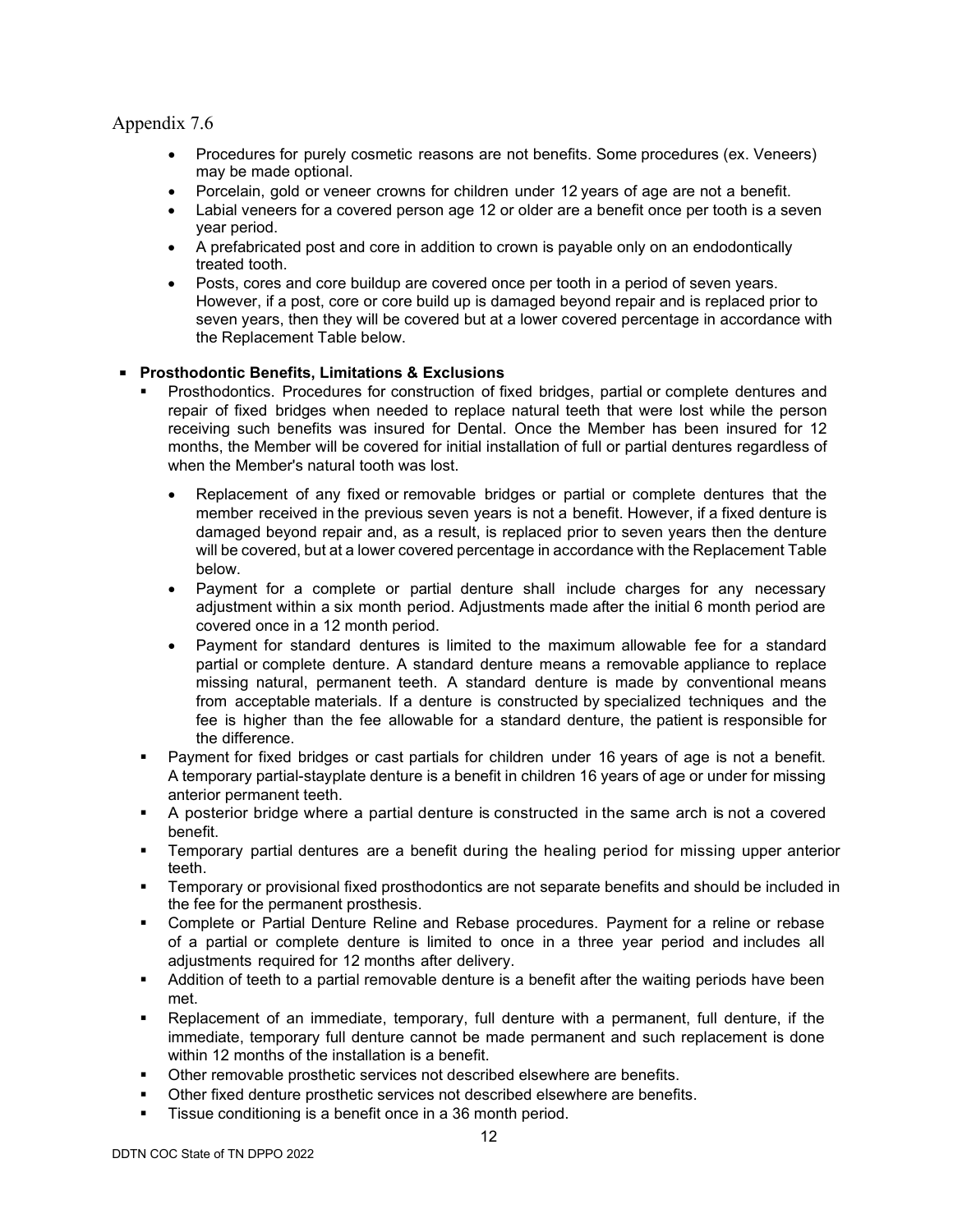#### **Implant Benefits, Limitation and Exclusions**

- Implants. The surgical placement of an endosteal (in the bone) implant and the connecting abutment are covered benefits when needed to replace natural teeth that were lost while the person receiving such benefits was insured for Dental. Once the Member has been insured for 12 months, the Member will be covered regardless of when the Member's natural tooth was lost. Includes sinus augmentation and bone replacement and graft for ridge preservation.
	- Replacement of implants or abutments received in the previous 60 months is not a benefit.
	- Implant supported cast restorations are a benefit once per tooth in a seven year period.
	- Implant supported removable dentures are a benefit once per tooth in a seven year period.
	- Implant supported fixed dentures are a benefit once per tooth in a seven year period.
	- The removal of an implant is allowed once per lifetime.
	- Implants are not a benefit for patient's under 19 years of age.
	- Implant maintenance procedures are allowed once in a 12 month period.

#### **Replacement Table with Covered Percentages**

 For Cast Restorations, Fixed Dentures, Removable Dentures, Prefabricated Crown, Core Buildup and Posts and Cores replaced within:

1 year but less than 2 years: 10%

- 2 years but less than 3 years: 15%
- 3 years but less than 4 years: 20%
- 4 years but less than 5 years: 25%
- 5 years but less than 6 years: 30%
- 6 years but less than 7 years: 35%

#### **J. Orthodontic Benefits, Limitations & Exclusions**

- Orthodontics. Procedures using appliances to treat poor alignment of teeth and/or jaws. Such poor alignment must significantly interfere with function to be a benefit.
	- Orthodontic benefits are limited to members shown on the Benefit Summary Page and after satisfying the waiting periods.
	- If orthodontic treatment began prior to enrolling in this plan, DDTN will begin benefits with the first payment due the dentist after the subscriber or covered dependent becomes eligible.
	- Benefits end with the next payment due the dentist after loss of eligibility or immediately if treatment stops.
	- Benefits are not paid to repair or replace any orthodontic appliance received.
	- Orthodontic benefits do not pay for extractions or other surgical procedures. However, these additional services may be covered under other benefits of this plan.
	- The initial payment (initial banding fee) made by DDTN for comprehensive treatment will be 33% of the total fee for treatment subject to your copayment percentage and lifetime maximum.
	- Subsequent payments will be issued on a regular basis for continuing active orthodontic treatment. Payments will begin in the month following the appliance placement date and are subject to your copayment percentage and lifetime maximum.
	- Fixed and removable appliances for correction of harmful habits for children under age 19 are a benefit once per lifetime.

#### **Transition of Orthodontic Claims**

A transition orthodontic claim is when treatment began prior to your Dental Preferred Provider Option coverage with Delta Dental of Tennessee.